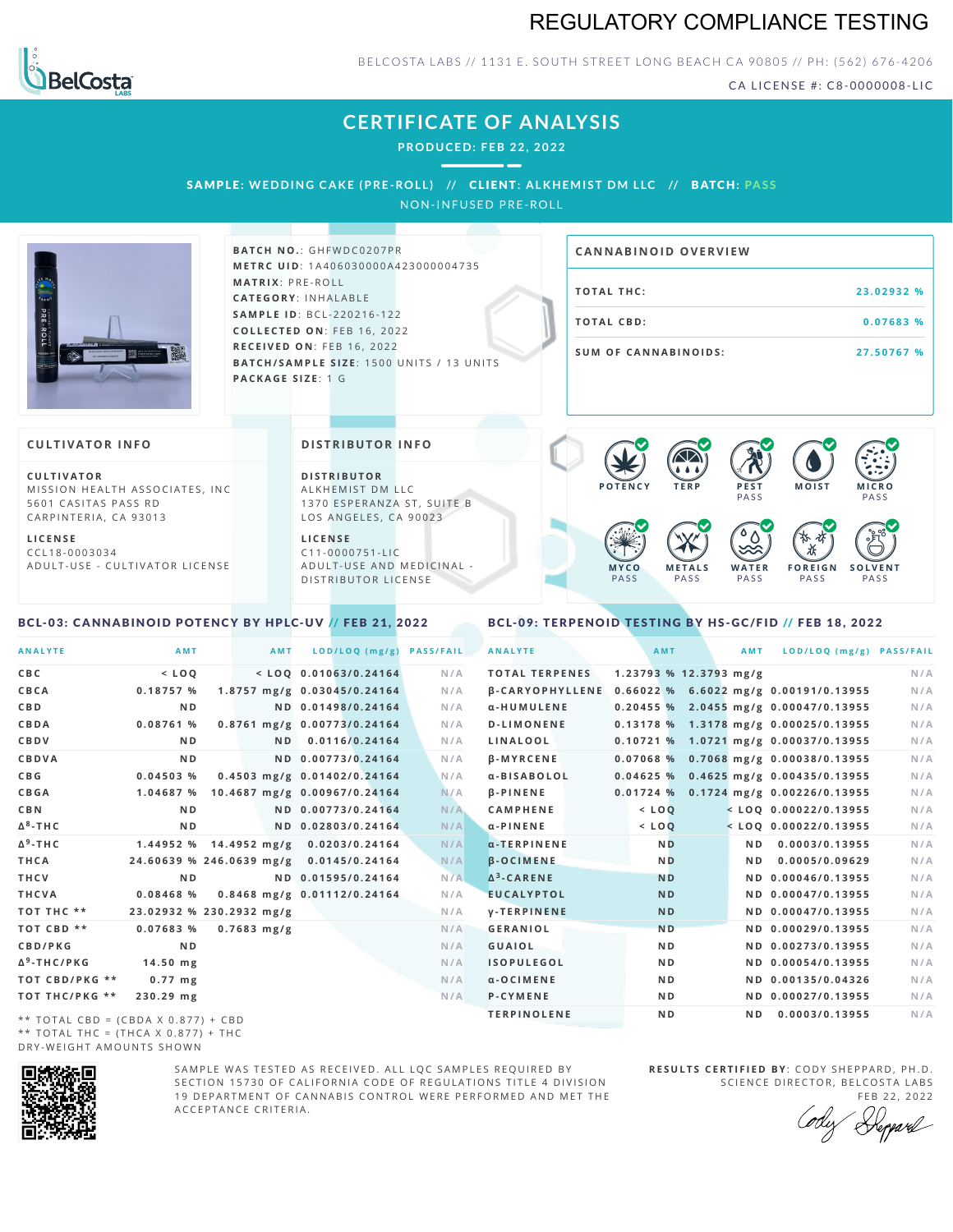# REGULATORY COMPLIANCE TESTING

#### <span id="page-1-0"></span>BCL-13: PESTICIDE TESTING BY GC/MS // FEB 18, 2022

| <b>ANALYTE</b>         | LIMIT         | $AMT$ ( $\mu g/g$ ) | $LOD/LOQ$ ( $\mu g/g$ ) | <b>PASS/FAIL</b> |
|------------------------|---------------|---------------------|-------------------------|------------------|
| <b>CAPTAN</b>          | $0.7 \mu g/g$ | N <sub>D</sub>      | 0.01977/0.06            | <b>PASS</b>      |
| <b>CHLORDANE</b>       | Any amt       | N <sub>D</sub>      |                         | <b>PASS</b>      |
| <b>CHLORDANE CIS</b>   |               | N <sub>D</sub>      | 0.01199/0.03            | N/A              |
| <b>CHLORDANE TRANS</b> |               | N <sub>D</sub>      | 0.01082/0.03            | N/A              |
| <b>CHLORFENAPYR</b>    | Any amt       | N <sub>D</sub>      | 0.01364/0.06            | <b>PASS</b>      |

| <b>ANALYTE</b>                      | LIMIT         | $AMT (\mu g/g)$ | LOD/LOQ (µg/g) | <b>PASS/FAIL</b> |
|-------------------------------------|---------------|-----------------|----------------|------------------|
| <b>CHLORPYRIFOS</b>                 | Any amt       | N <sub>D</sub>  | 0.01653/0.06   | <b>PASS</b>      |
| <b>DICHLORVOS</b>                   | Any amt       | N <sub>D</sub>  | 0.01165/0.06   | <b>PASS</b>      |
| <b>METHYL PARATHION</b>             | Any amt       | N <sub>D</sub>  | 0.00851/0.06   | <b>PASS</b>      |
| PENTACHLORONI-<br><b>TROBENZENE</b> | $0.1 \mu g/g$ | N <sub>D</sub>  | 0.01282/0.06   | <b>PASS</b>      |
|                                     |               |                 |                |                  |

## BCL-05: RESIDUAL PESTICIDE ANALYSIS BY LC-MS/MS ESI // FEB 18, 2022

| <b>ANALYTE</b>             |               | LIMIT $AMT (\mu g/g)$ | LOD/LOQ (µg/g) | <b>PASS/FAIL</b> | <b>ANALYTE</b>       |                  | LIMIT AMT $(\mu g/g)$ | LOD/LOQ (µg/g) PASS/FAIL |             |
|----------------------------|---------------|-----------------------|----------------|------------------|----------------------|------------------|-----------------------|--------------------------|-------------|
| <b>ABAMECTIN</b>           | $0.1 \mu g/g$ | N D                   | 0.01153/0.04   | <b>PASS</b>      | <b>MALATHION</b>     | $0.5 \mu g/g$    | N D                   | 0.00472/0.02             | <b>PASS</b> |
| <b>ACEPHATE</b>            | $0.1 \mu g/g$ | N D                   | 0.00368/0.02   | <b>PASS</b>      | <b>METALAXYL</b>     | $2 \mu g/g$      | N D                   | 0.00503/0.02             | PASS        |
| ACEQUINOCYL                | $0.1 \mu g/g$ | N D                   | 0.00417/0.02   | <b>PASS</b>      | <b>METHIOCARB</b>    | Any amt          | N D                   | 0.00503/0.02             | PASS        |
| <b>ACETAMIPRID</b>         | $0.1 \mu g/g$ | N D                   | 0.00464/0.02   | <b>PASS</b>      | METHOMYL             | 1 $\mu$ g/g      | N D                   | 0.00494/0.02             | PASS        |
| <b>ALDICARB</b>            | Any amt       | N D                   | 0.01109/0.04   | <b>PASS</b>      | <b>MEVINPHOS</b>     | Any amt          | N D                   |                          | PASS        |
| <b>AZOXYSTROBIN</b>        | $0.1 \mu g/g$ | N D                   | 0.00639/0.02   | <b>PASS</b>      | <b>MEVINPHOSI</b>    |                  | N D                   | 0.00163/0.0084           | N/A         |
| <b>BIFENAZATE</b>          | $0.1 \mu g/g$ | N D                   | 0.00355/0.02   | PASS             | <b>MEVINPHOS II</b>  |                  | N D                   | 0.00542/0.0316           | N/A         |
| <b>BIFENTHRIN</b>          | $3 \mu g/g$   | N D                   | 0.00473/0.04   | <b>PASS</b>      | <b>MYCLOBUTANIL</b>  | $0.1 \mu g/g$    | N D                   | 0.00867/0.04             | PASS        |
| <b>BOSCALID</b>            | $0.1 \mu g/g$ | N D                   | 0.00494/0.02   | <b>PASS</b>      | <b>NALED</b>         | $0.1 \mu g/g$    | N D                   | 0.00328/0.02             | PASS        |
| CARBARYL                   | $0.5 \mu g/g$ | N D                   | 0.00295/0.02   | PASS             | OXAMYL               | $0.5 \, \mu g/g$ | N D                   | 0.00455/0.02             | PASS        |
| CARBOFURAN                 | Any amt       | N D                   | 0.00613/0.02   | <b>PASS</b>      | PACLOBUTRAZOL        | Any amt          | N D                   | 0.00714/0.04             | PASS        |
| CHLORANTRANIL-             | $10 \mu g/g$  | N D                   | 0.00697/0.04   | PASS             | <b>PERMETHRIN</b>    | $0.5 \mu g/g$    | N D                   |                          | PASS        |
| <b>IPROLE</b>              |               |                       |                |                  | PERMETHRIN CIS       |                  | N D                   | 0.00237/0.0082           | N/A         |
| <b>CLOFENTEZINE</b>        | $0.1 \mu g/g$ | N D                   | 0.0054/0.02    | PASS             | PERMETHRIN TRANS     |                  | N D                   | 0.00245/0.0118           | N/A         |
| <b>COUMAPHOS</b>           | Any amt       | N D                   | 0.00215/0.02   | <b>PASS</b>      | <b>PHOSMET</b>       | $0.1 \, \mu g/g$ | N D                   | 0.0043/0.02              | PASS        |
| <b>CYFLUTHRIN</b>          | $2 \mu g/g$   | N D                   | 0.05508/0.2    | <b>PASS</b>      | PIPERONYLBUTO-       | $3 \mu g/g$      | N D                   | 0.00247/0.02             | PASS        |
| <b>CYPERMETHRIN</b>        | 1 $\mu$ g/g   | ND                    | 0.00556/0.04   | PASS             | XIDE                 |                  |                       |                          |             |
| <b>DAMINOZIDE</b>          | Any amt       | N D                   | 0.00227/0.04   | <b>PASS</b>      | <b>PRALLETHRIN</b>   | $0.1 \mu g/g$    | N D                   | 0.00392/0.02             | PASS        |
| DIAZINON                   | $0.1 \mu g/g$ | N D                   | 0.00487/0.02   | PASS             | PROPICONAZOLE        | $0.1 \mu g/g$    | N D                   | 0.0024/0.02              | PASS        |
| <b>DIMETHOATE</b>          | Any amt       | N D                   | 0.00354/0.02   | <b>PASS</b>      | <b>PROPOXUR</b>      | Any amt          | N D                   | 0.00374/0.02             | PASS        |
| <b>DIMETHOMORPH</b>        | $2 \mu g/g$   | ND                    |                | <b>PASS</b>      | <b>PYRETHRINS</b>    | $0.5 \mu g/g$    | N D                   | 0.00726/0.04             | PASS        |
| <b>DIMETHOMORPH I</b>      |               | N D                   | 0.00109/0.0078 | N/A              | <b>PYRIDABEN</b>     | $0.1 \mu g/g$    | N D                   | 0.0034/0.02              | PASS        |
| <b>DIMETHOMORPH II</b>     |               | ND                    | 0.0015/0.0122  | N/A              | <b>SPINETORAM</b>    | $0.1 \mu g/g$    | N D                   |                          | PASS        |
| <b>ETHOPROPHOS</b>         | Any amt       | N D                   | 0.0041/0.02    | <b>PASS</b>      | <b>SPINETORAM J</b>  |                  | N D                   | 0.00329/0.016            | N/A         |
| <b>ETOFENPROX</b>          | Any amt       | N D                   | 0.00274/0.02   | <b>PASS</b>      | <b>SPINETORAM L</b>  |                  | N D                   | 0.00157/0.016            | N/A         |
| <b>ETOXAZOLE</b>           | $0.1 \mu g/g$ | N D                   | 0.00385/0.02   | PASS             | <b>SPINOSAD</b>      | $0.1 \mu g/g$    | N D                   |                          | PASS        |
| <b>FENHEXAMID</b>          | $0.1 \mu g/g$ | ND                    | 0.01055/0.02   | <b>PASS</b>      | SPINOSAD A           |                  | N D                   | 0.00205/0.01438          | N/A         |
| <b>FENOXYCARB</b>          | Any amt       | N D                   | 0.00175/0.02   | <b>PASS</b>      | SPINOSAD D           |                  | N D                   | 0.00104/0.00498          | N/A         |
| <b>FENPYROXIMATE</b>       | $0.1 \mu g/g$ | N D                   | 0.00481/0.02   | <b>PASS</b>      | <b>SPIROMESIFEN</b>  | $0.1 \, \mu g/g$ | N D                   | 0.00944/0.04             | PASS        |
| <b>FIPRONIL</b>            | Any amt       | N D                   | 0.00478/0.02   | PASS             | <b>SPIROTETRAMAT</b> | $0.1 \mu g/g$    | N D                   | 0.00208/0.02             | PASS        |
| FLONICAMID                 | $0.1 \mu g/g$ | N D                   | 0.00398/0.02   | PASS             | <b>SPIROXAMINE</b>   | Any amt          | N D                   | 0.00344/0.02             | PASS        |
| <b>FLUDIOXONIL</b>         | $0.1 \mu g/g$ | N D                   | 0.01369/0.04   | PASS             | <b>TEBUCONAZOLE</b>  | $0.1 \mu g/g$    | N D                   | 0.00816/0.04             | PASS        |
| HEXYTHIAZOX                | $0.1 \mu g/g$ | N D                   | 0.00297/0.02   | PASS             | <b>THIACLOPRID</b>   | Any amt          | N D                   | 0.0039/0.02              | PASS        |
| <b>IMAZALIL</b>            | Any amt       | N D                   | 0.0056/0.02    | <b>PASS</b>      | <b>THIAMETHOXAM</b>  | $5 \mu g/g$      | N D                   | 0.00358/0.02             | PASS        |
| <b>IMIDACLOPRID</b>        | $5 \mu g/g$   | N D                   | 0.00645/0.02   | PASS             | TRIFLOXYSTROB-<br>ΙN | $0.1 \mu g/g$    | N D                   | 0.00421/0.02             | PASS        |
| KRESOXIM-<br><b>METHYL</b> | $0.1 \mu g/g$ | N D                   | 0.00339/0.02   | PASS             |                      |                  |                       |                          |             |